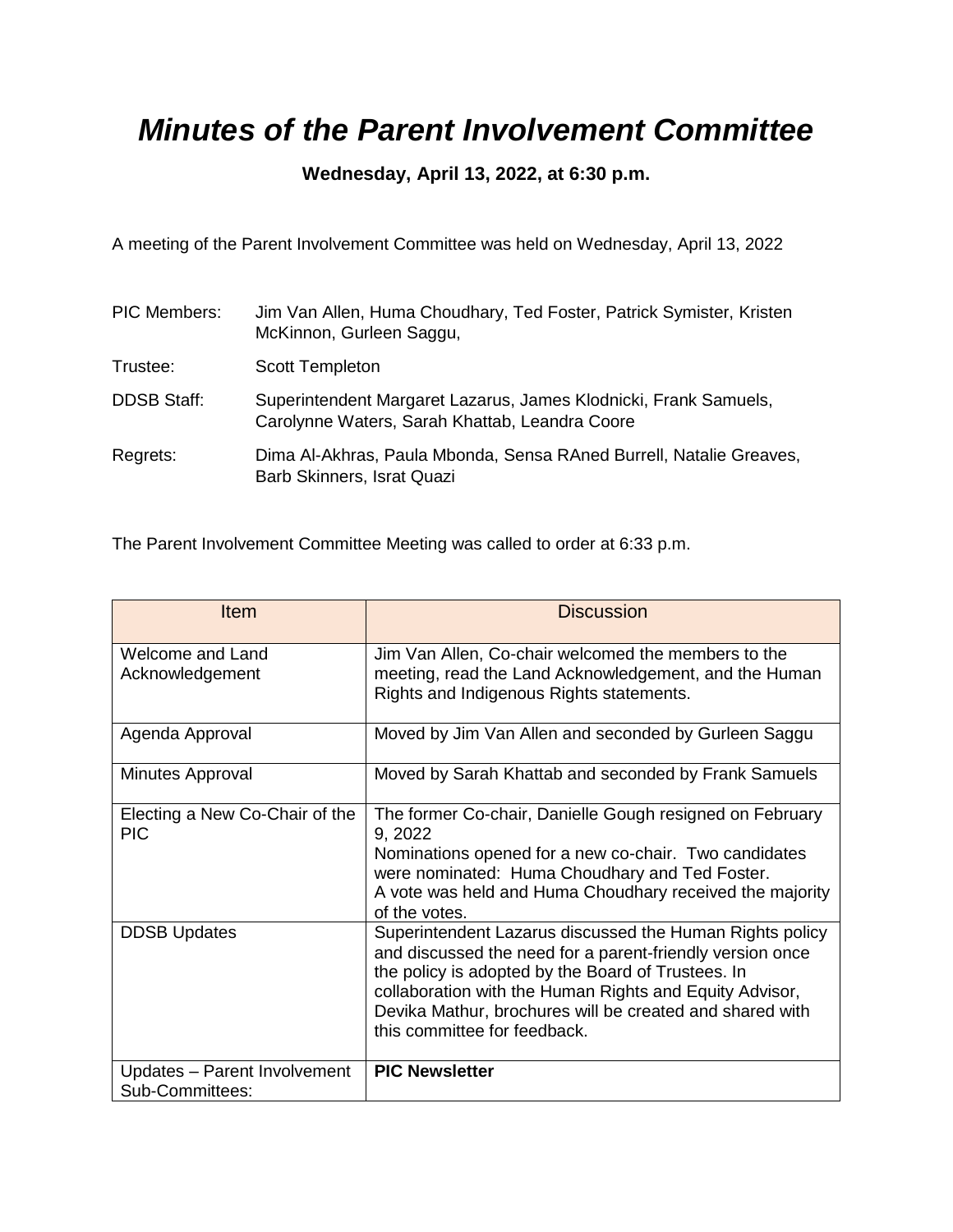| <b>PROGrant Applications</b><br>$\overline{\phantom{a}}$<br><b>PIC Newsletter</b><br>Parent Engagement<br><b>Series</b><br><b>Durham Partners</b> | The Spring Newsletter is scheduled to be posted at<br>$\overline{\phantom{a}}$<br>the end of April. The PIC Administrative Secretary,<br>Manon Laplante reviewed the content for the<br>newsletter                                                                                                                                                                                                                                                                                                                                                                                                                                                                                                                                                                                                                                                              |
|---------------------------------------------------------------------------------------------------------------------------------------------------|-----------------------------------------------------------------------------------------------------------------------------------------------------------------------------------------------------------------------------------------------------------------------------------------------------------------------------------------------------------------------------------------------------------------------------------------------------------------------------------------------------------------------------------------------------------------------------------------------------------------------------------------------------------------------------------------------------------------------------------------------------------------------------------------------------------------------------------------------------------------|
| (formerly Parents as<br>Partners)                                                                                                                 | <b>PROGrants</b><br>Sarah Khattab gave an update on the PROGrant<br>projects                                                                                                                                                                                                                                                                                                                                                                                                                                                                                                                                                                                                                                                                                                                                                                                    |
|                                                                                                                                                   | <b>Parent Engagement Series</b><br>Ted Foster gave a brief summary of possible<br>upcoming sessions: Human Trafficking in June, a<br>session on Parenting the New Teen in the Age of<br>anxiety and a possible fall session of School<br>Community Council 101 to help new SCC members                                                                                                                                                                                                                                                                                                                                                                                                                                                                                                                                                                          |
|                                                                                                                                                   | <b>Parents as Partners</b><br>James Klodnicki described the Durham Partners<br>conference. There will be panel discussion,<br>breakout room dealing with a variety of topics. The<br>theme of the conference is "Building Supportive"<br>Relationships". Promotion of the event to start at the<br>end of April<br>Chair Van Allen talked about the possibility of<br>hosting a community forum with the provincial<br>election candidates with a questions and answers<br>format<br>Superintendent Lazarus that the Board does not get<br>involved in provincial or federal elections with<br>candidates                                                                                                                                                                                                                                                       |
| School Cash Online                                                                                                                                | Superintendent Lazarus received a concern from a Parent<br>in the north who expressed concerns regarding the fee that<br>schools are required to pay to access School Cash Online.<br>Frank Samuels confirmed that since the fees to use the<br>software are higher, it is becoming too expensive for<br>schools and profits from fundraising is decreasing.<br>Ted Foster explained that School Cash Online is a great<br>tool as schools no longer have to handle cash making the<br>process of fundraising and counting monies raised more<br>efficient for schools. The concern is who is benefiting from<br>the fees charged to schools? When did the school Board<br>communicate to parents that fees would be an additional<br>cost?<br>Superintendent Lazarus advised the committee that part of<br>their role is to work on behalf of parents and make |
|                                                                                                                                                   | recommendations to the Director and Board of Trustees.<br>The chair of PIC, Jim Van Allen advised that more<br>information about School Cash Online is needed.                                                                                                                                                                                                                                                                                                                                                                                                                                                                                                                                                                                                                                                                                                  |